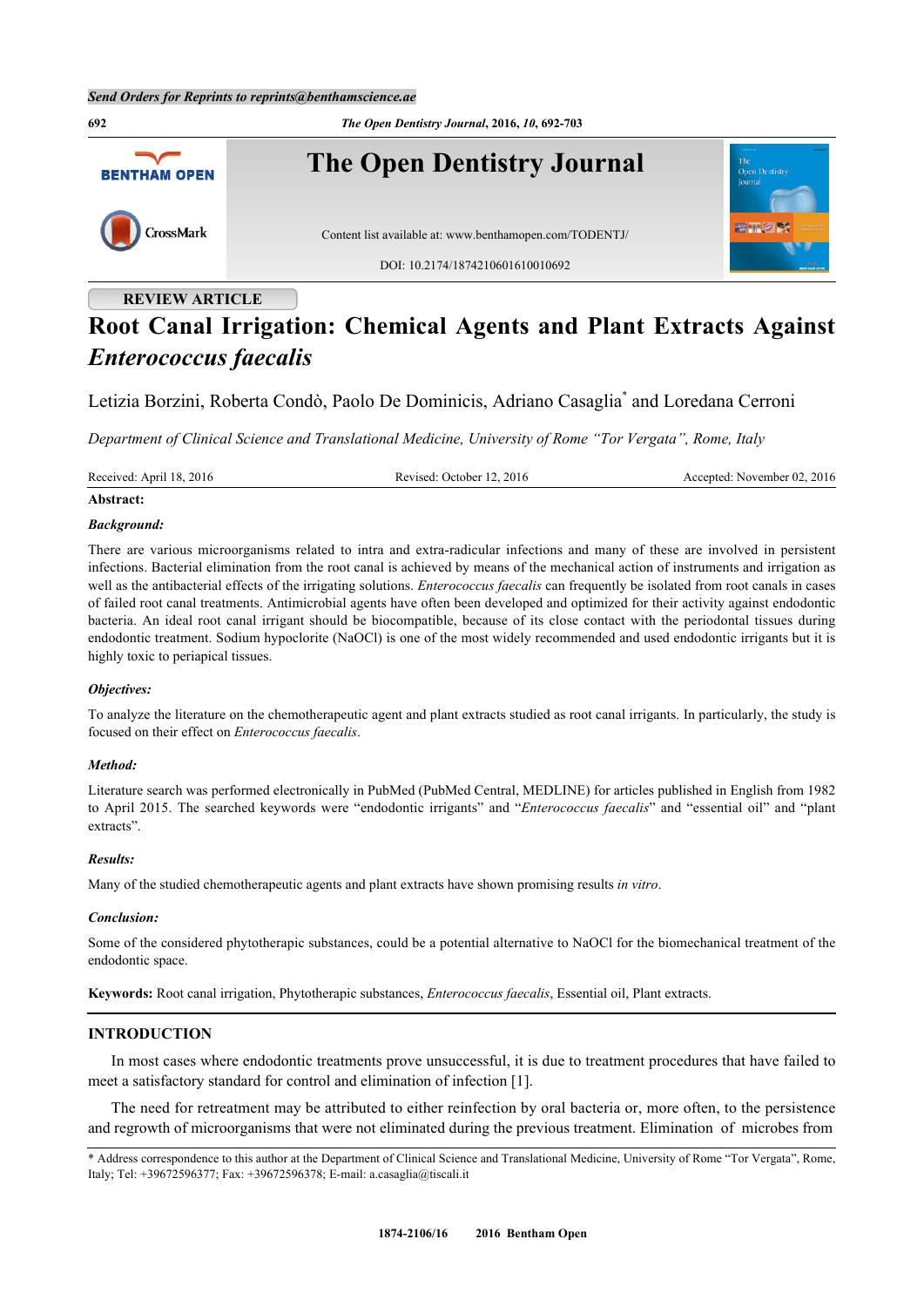the pulpal tissue as well as in root canals is the main goal when aiming to prevent and treat pulpal and periapical lesions. Successful root canal therapy relies on the combination of proper instrumentation, disinfection and obturation of root canal [\[2](#page-6-1)].

Employment of mechanical instrumentation is the core method for bacterial reduction in the infected root canal, but achieving bacteria-free root canals still proves to be a difficult task [[3\]](#page-6-2).

Various studies have demonstrated that mechanical preparation with hand instruments and irrigation with saline cannot predictably eliminate the bacteria from the infected root canals [[4,](#page-6-3) [5\]](#page-6-4).

Therefore, the current focus of interest has been the use of irrigating solutions with strong antibacterial activity as the necessary supplement to mechanical preparation.

Nowadays, most studies focus on the antimicrobial properties of the irrigating solutions, involving both forms of bacterial growth, planktonic and biofilm. However, few studies look into the residual antibacterial activity and its influence on microbial adhesion to the dentin surface [[6\]](#page-7-0).

This is a relevant aspect to take into consideration because microbial adherence to the dentin is the first step in colonization, including tubule invasion, and the origin of biofilm infections.

The purpose of this paper is to give a succinct literature review of different commercially available root canal irrigants, with particular attention to their effect against *E. faecalis*, and the state-of-the-art irrigating solutions using plant extracts.

## **MATERIALS AND METHODS**

The first criteria for research in PubMed/Medline were dental journals from 1982 to 2015. A first research attempt was made with the keywords "endodontic irrigants" and "*Enterococcus faecalis*" and it resulted in 163 articles; the second search was done with the keywords "plant extracts" and "*Enterococcus faecalis*" and/or "endodontic", resulting in 15-25 articles; the third search, with the keywords "*Enterococcus faecalis*" and "essential oil", resulted in 104 articles. Inclusion criteria: *in vitro* studies, antibacterial activity against *E. faecalis*, antibacterial activity of the plant extracts compared to NaOCl and/or Chlorhexidine, essential oil tested as an endodontic irrigant and/or present in more than two publications.

#### **Endodontic Bacteria**

Once the root canal is infected coronally, the infection progresses apically until bacterial products or bacteria themselves are in a position to stimulate the periapical tissues, thereby leading to apical periodontitis. The microorganisms and their products (endotoxins) are closely related to the etiology of pulpal and periapical lesions. They can cause pulp necrosis due to their persistence in the root canal system after endodontic treatment and can induce a periapical inflammatory reaction. Root canals with primary infections contain a high bacterial load, but chemomechanical root canal preparation has proven able to reduce bacterial counts by at least 95% [\[7](#page-7-1)].

Endodontic infections have a polymicrobial nature, with obligate anaerobic bacteria conspicuously dominating the microbiota in primary infections. The root canal microbiota includes more than 700 different bacterial species some of which have not yet been identified at species level [\[8](#page-7-2)]. In addition to bacteria, other microorganisms like yeasts can be found in root canals with pulp necrosis [\[9](#page-7-3)].

The main microorganisms that are isolated before a root canal treatment include Gram-negative anaerobic rods, Gram-positive anaerobic cocci, Gram-positive anaerobic and facultative rods, (saccharolytic species such as many types of *Prevotella* and asaccarololytic species such as *Porphyromonas,* furthermore *Tannerella forsythia, Dialister, Fusobacterium, Spirochetes*), *Lactobacillus* species, and Gram-positive facultative *Streptococcus* [[10\]](#page-7-4).

Obligate anaerobes are generally eradicated by the endodontic treatment; on the contrary, facultative bacteria such as non-mutants Streptococci, Enterococci, and Lactobacilli are able to survive chemo-mechanical instrumentation and root canal irrigation [[6\]](#page-7-0).

#### *Enterococcus faecalis*

A commonly isolated species from persistent apical periodontitis[[11](#page-7-5) - [15\]](#page-7-6), *Enterococcus faecalis* is a microorganism that can tolerate extreme conditions [\[16](#page-7-7)].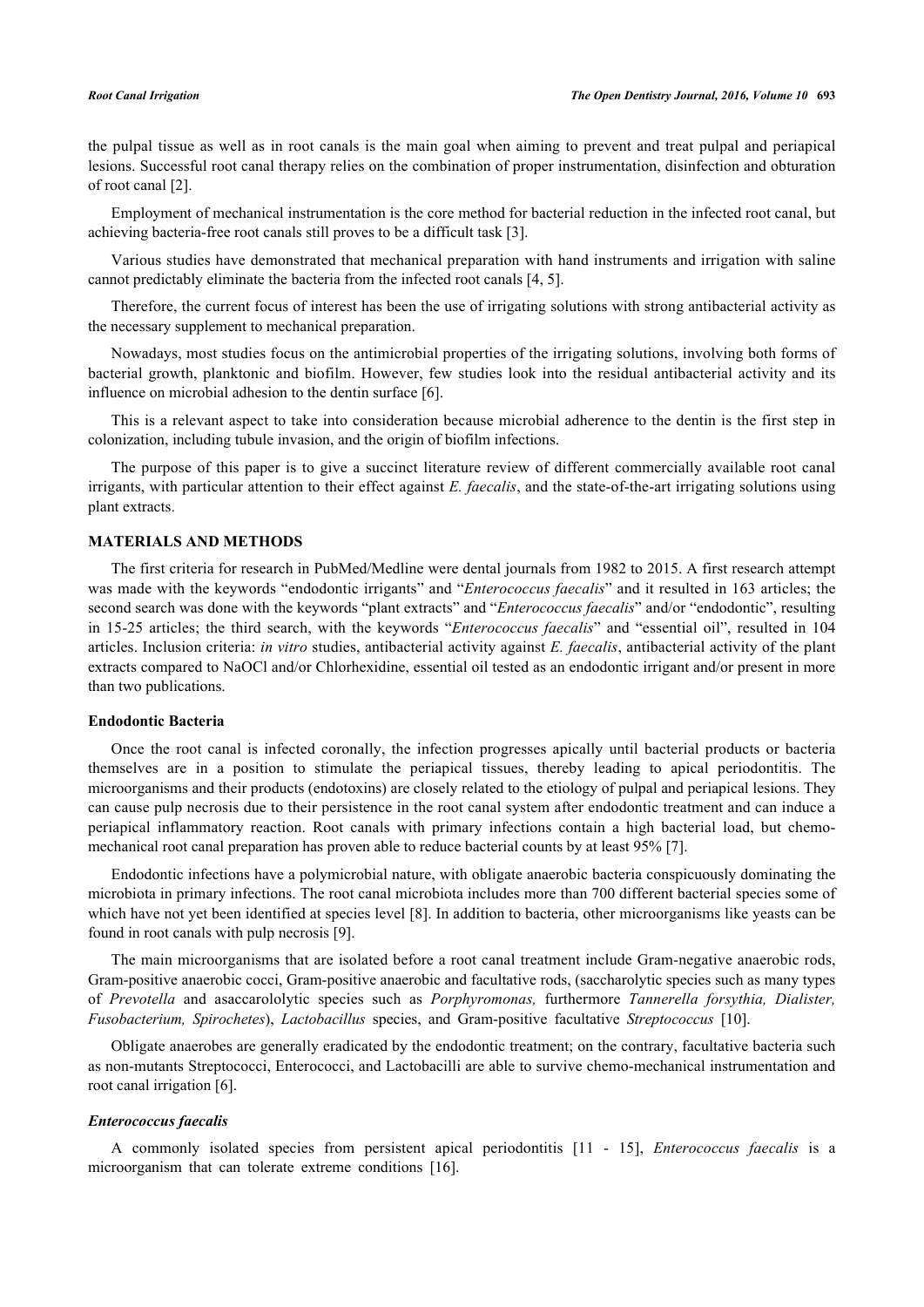#### **694** *The Open Dentistry Journal, 2016, Volume 10 Borzini et al.*

Its long-term survival in the root canal system could be a result of its ability to adhere to dentin and invade dentinal tubules [\[17,](#page-7-8) [18](#page-7-9)] and to form communities organized in biofilms, which may contribute to bacterial resistance and persistence after intracanal antimicrobial procedures [[19\]](#page-7-10).

Pinheiro *et al*. found *E. faecalis* in 52.94% of canals with bacterial growth[[20\]](#page-7-11). This microorganism has demonstrated the capacity to survive in an environment in which there are available nutrients and in which commensality with other bacteria is minimal [\[21](#page-7-12)].

It is therefore probable that bacteria within dentinal tubules surviving chemo-mechanical instrumentation and intracanal medication may colonize the tubules and reinfect the obturated root canal [\[22](#page-7-13)].

Its pathogenicity ranges from life-threatening diseases in compromised individuals, to less severe conditions, such as infection of obturated root canals with chronic apical periodontitis. In the latter situation, the infecting organisms are partly shielded from the defense mechanisms of the body. The most-cited virulence factors of *E. faecalis* that may be related to endodontic infection and the peri-radicular inflammatory response are aggregation substance, surface adhesions, sex pheromones, lipoteichoic acid, extracellular superoxide production, the lytic enzymes gelatinase and hyaluronidase, and the toxin cytolysin. Each of them may be associated with various stages of an endodontic infection as well as with periapical inflammation. While some products of the bacterium may be directly linked to damage of the periradicular tissues, a large part of the tissue damage is probably mediated by the host response to the bacterium and its products [[23\]](#page-7-14).

The ability of *E. faecalis* to tolerate or adapt to harsh environmental conditions may act as an advantage over other species. It may explain its survival in root canal infections, where nutrients are scarce and there are limited means of escape from root canal medicaments.

In *in vitro* studies, *E. faecalis* has been shown to invade dentinal tubules [[16,](#page-7-7) [24](#page-7-15) - [26\]](#page-7-16) whereas not all bacteria have this ability [\[24](#page-7-15)]. In animal studies, where pure cultures of various bacteria were inoculated separately into root canals, *E. faecalis*, unlike others, was found to colonize the root canal in most cases and to survive without the support of other bacteria [\[27](#page-7-17), [28](#page-8-0)].

#### **Root Canal Irrigants**

Using root canal irrigant solutions has proved to be essential in endodontic treatment as they aid in disinfecting and lubricating the root canal, flushing out debris from the canal system, and dissolving organic and inorganic tissues [\[29](#page-8-1)].

To effectively clean and disinfect the root canal system, an irrigant should ideally: (a) have a broad antimicrobial spectrum and high efficacy, (b) be able to digest proteins and necrotic tissue, (c) prevent the formation of a smear layer during instrumentation or dissolve the latter once it has formed, (d) present low surface tension to reach areas inaccessible to the tools (dentin tubules), (e) offer long-term antibacterial effect, (f) keep dentinal debris in suspension, (g) provide a lubricating action for root canal instruments, (h) be non-antigenic, non-toxic and non-carcinogenic. In addition, it should have no adverse effects on dentin or the sealing ability of filling materials. Furthermore, it should be relatively inexpensive, convenient to apply and cause no tooth discoloration [\[30](#page-8-2), [31](#page-8-3)].

#### **Sodium Hypochlorite**

Sodium hypochlorite (NaOCl) is one of the most widely recommended and used endodontic irrigants for its antibacterial action and its capacity to dissolve organic tissues, and it has been so for more than 70 years [\[18\]](#page-7-9). Concentrations ranging from 0.5-6% have been reported in literature, with higher concentrations having better antibacterial efficacy on *Enterococcus faecalis* [\[32](#page-8-4) - [34\]](#page-8-5) but also presenting higher toxicity [[35](#page-8-6) - [37\]](#page-8-7). Giardino *et al*. evaluated the efficacy of 5.25% NaOCl and MTAD (mixture of doxycycline, citric acid, and a detergent-Tween 80) and found that only 5.25% NaOCl can successfully disgregate and remove the *E. faecalis* biofilm [\[38\]](#page-8-8). The latter proved more resistant to the irrigant when comprised of starved cells as opposed to stationary cells, with the efficacy of the 5.25% NaOCl decreasing as the biofilm matured.

The irrigation protocol based on the alternating use of NaOCl and EDTA seems to promote the elimination of root canal *E.faecalis* biofilms [[39\]](#page-8-9).

However, the optimal organic tissue-dissolving property of NaOCl is non selective, which means that, especially at high concentrations, this chemical agent may dissolve both vital and necrotic pulp remnants indistinguishably and be toxic to periapical tissues in case of extrusion through the apical foramen to the peri-radicular space [[40\]](#page-8-10). Cytotoxic and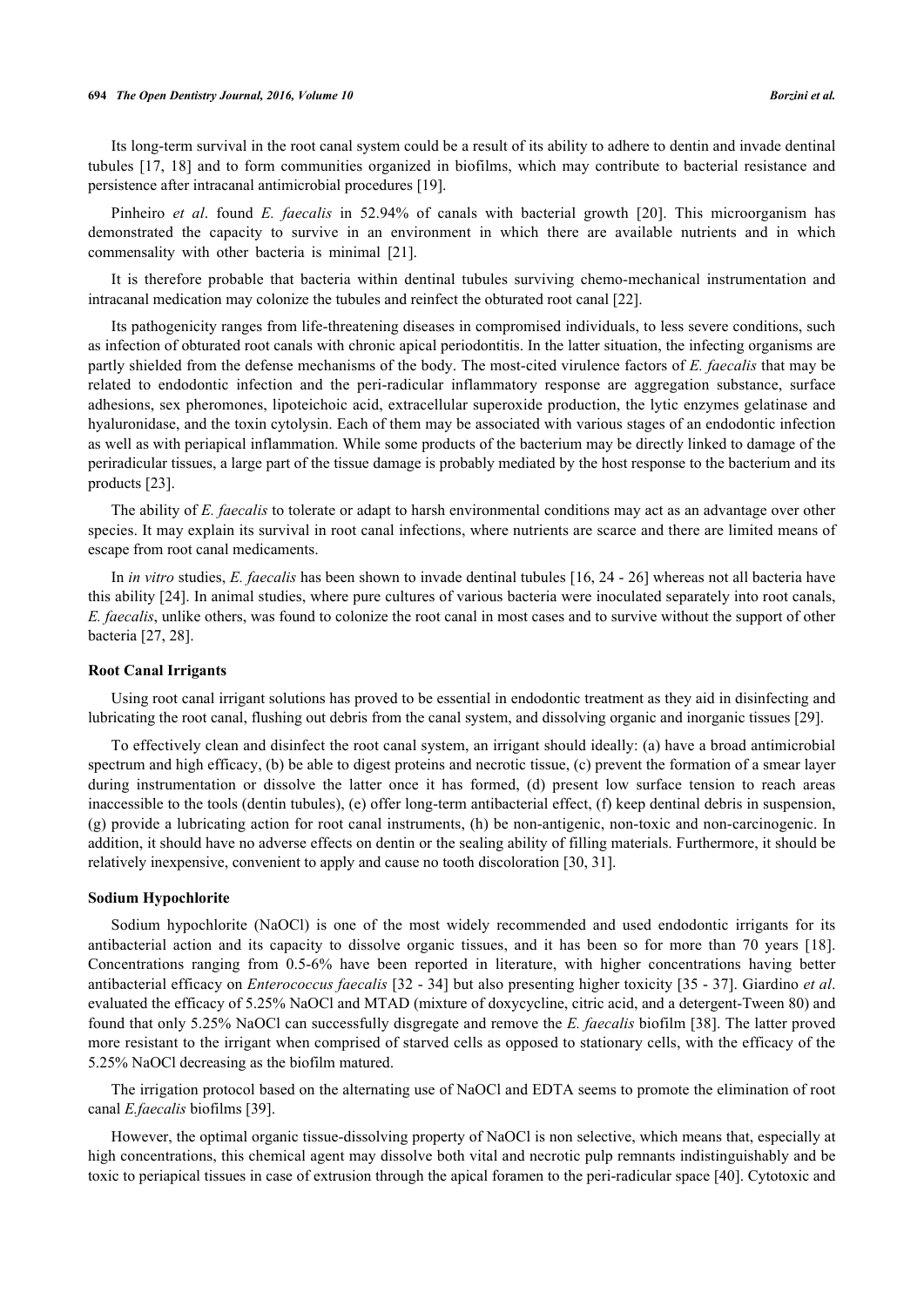genotoxic effects on human peripheral lymphocytes have in fact been observed in connection with the application of sodium hypochlorite [\[41](#page-8-11)]. The allergic potential of NaOCl has already been analyzed in medical literature, but only a few cases of known hypersensitivity have been reported in dental literature [\[42](#page-8-12) - [44\]](#page-8-13). Another disadvantage of NaOCl is that it decreases the mechanical resistance of dentin [[45,](#page-8-14) [46\]](#page-8-15) by causing deterioration of collagen and proteoglycans [\[47](#page-8-16)].

#### **Chlorhexidine**

Chlorhexidine is used extensively in periodontal therapy because of its substantivity and antimicrobial effects against Gram-positive and Gram-negative organisms. For these same reasons, it is also used as a root canal irrigant and intracanal medication in endodontics. It is a relatively non-toxic, broad spectrum antimicrobial agent that offers residual action with less potential for adverse effects, thus offering a clinical advantage over sodium hypochlorite. Another benefit of choosing Chlorhexidine over NaOCl, is that the former could be used to treat patients who are hypersensitive to the latter. In fact, no adverse effects regarding the use of CHX as an irrigant or intracanal medicament have yet been published [\[48](#page-8-17)].

Delany *et al*. evaluated the 0.2% Chlorhexidine gluconate on infected root canals of extracted necrotic teeth [\[49\]](#page-9-0). Bacteriologic samples were obtained before, during, immediately after and 24 hours after instrumentation, irrigation, and medication either with Chlorhexidine gluconate or with sterile saline. There was a highly significant reduction in microorganisms in the Chlorhexidine-treated specimens after the instrumentation and irrigation procedures. Jeansonne e and White comparing 2% Chlorhexidine and 5.25% NaOCl *in vitro*, showed that Chlorhexidine was more effective in reducing the number of positive culture, even if the difference was not statistically significant [\[50](#page-9-1)]. Lima *et al*. indicated that medications containing 2% Chlorhexidine were able to eliminate biofilms of *E. faecalis* at 1 and 3 days of maturation [[51](#page-9-2)]. Other *in vitro* works using a broth dilution test have shown that 2.0% Chlorhexidine and 5.25% NaOCl have similar antimicrobial performance against all tested microorganisms [[52](#page-9-3) - [54\]](#page-9-4) using the agar diffusion method. Ercan *et al*. [[55\]](#page-9-5) evaluated *in vivo* the antibacterial activity of 2% Chlorhexidine as irrigating solution in infected teeth compared to NaOCl. Counting of CFU (Colony Forming Units) in samples obtained from the root canals before and after chemo-mechanical preparation showed that both Chlorhexidine gluconate and sodium hypoclorite were significantly effective to reduce the endodontic pathogens in teeth with periapical pathologies. Chlorhexidine was significantly less effective against *E. faecalis* biofilm compared to 6% sodium hypochlorite [\[33](#page-8-18)].

Endo *et al*. in a clinical study on secondarily infected root canals with post-treatment apical periodontitis, used 2% Chlorhexidine gel for root canal irrigation [[56\]](#page-9-6). They found that chemo-mechanical preparation was more effective in reducing bacteria (99.61%) than endotoxin (60.6%). If Chlorhexidine is extruded through the apex, it does not induce pain to the patients. However, the structure of the Chlorhexidine molecules poses a systemic risk because it is likely to decompose into reactive byproducts, such as para-chloroaniline [[57\]](#page-9-7).

#### **MTAD**

The poor effectiveness of sodium hypochlorite ascribed to its inactivation by dentin and collagen, has induced many researchers to analyze antibiotic-based irrigants as an alternative because of their higher penetrating power. On this basis, a new root canal irrigant known as MTAD, comprising a tetracycline isomer (doxycycline) 150mg/5ml, citric acid, and a detergent (Tween 80), has been introduced for use as a final irrigation solution. This is reported to eliminate microorganisms that are resistant to conventional root canal irrigants [\[58](#page-9-8)].

The antimicrobial action is not due to the doxycycline alone, but it is the result of a synergistic effect among the various components [[59\]](#page-9-9). Doxycycline is effective against clinical isolates of *E. faecalis*, whilst citric acid removes the smear layer and the surfactants may facilitate the penetration of the medicament. On the downside, numerous authors have showed that MTAD was unsuccessful in the disintegration and removal of *E. faecalis* biofilms [[37,](#page-8-7) [60,](#page-9-10) [61\]](#page-9-11).

#### **Phytotherapic Agents**

An increasing number of studies have examined the activity and possible applications of new and natural substances for root canal disinfection [\[62](#page-9-12)].

Phytotherapy has evolved as a science, and there has been growing interest in evaluating plant extracts with a potential therapeutic application in dentistry. Below are some of the more relevant substances that may offer a viable alternative to the leading irrigants in the field.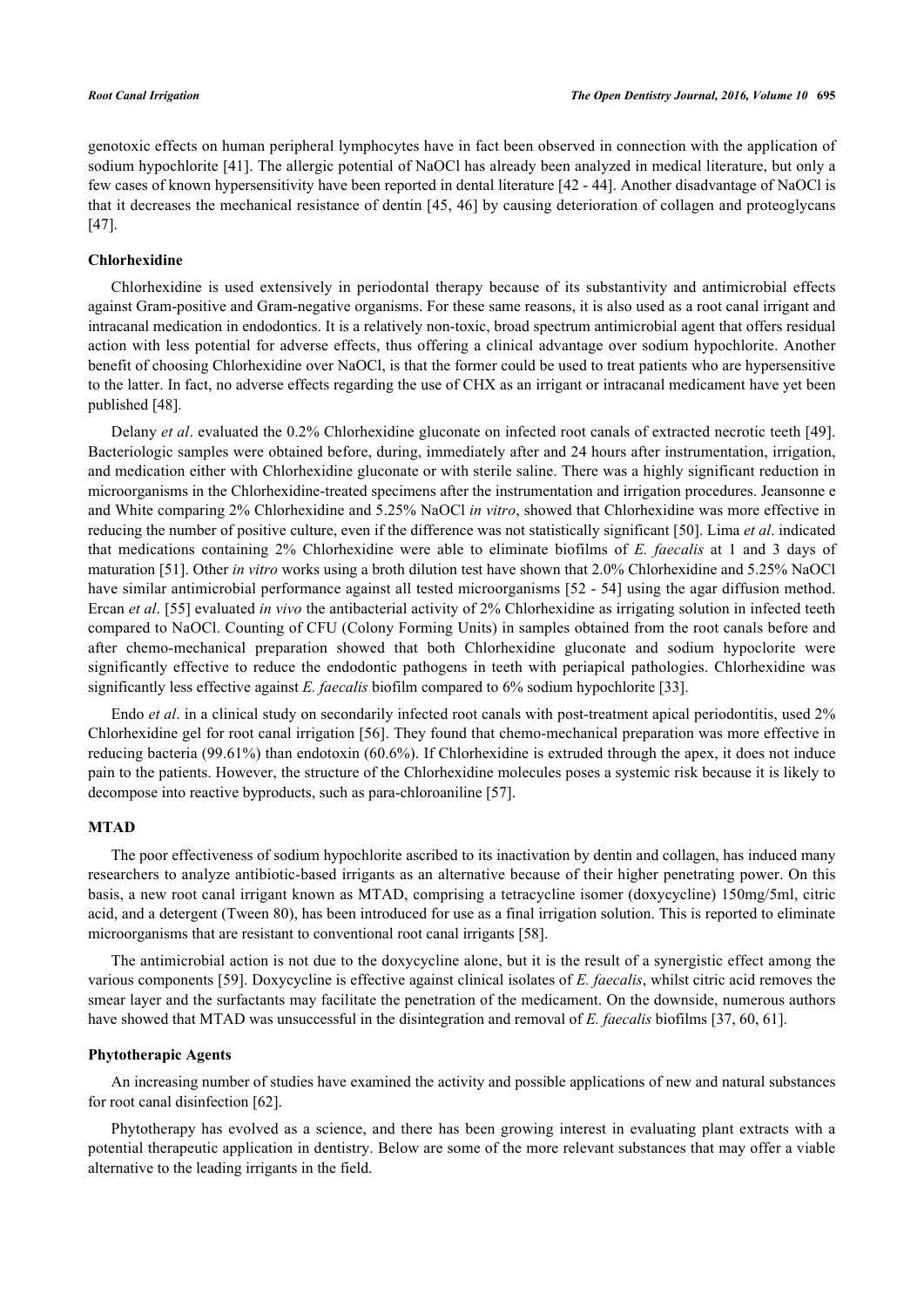### **Uncaria tomentosa**

Commonly known as "cat's claw" because of the small curved spines on the stem at the leaf juncture, it offers an anti-inflammatory, antiviral, antibacterical, antioxidant, and immunomodulating action [[63\]](#page-9-13). Its toxicity is low when used correctly, this being an important advantage of medicinal plant treatments over more conventional methods [[64\]](#page-9-14). Herrera *et al*. have evaluated the antimicrobial activity of *Uncaria tomentosa* against *E. Faecalis*, *S. Aureus* and *C. albicans* [[65\]](#page-9-15). 2% *Uncaria tomentosa* gel and 2% Chlorhexidine gel had similar antimicrobical activity against *S. aureus*, while Chlorhexidine is more effective against *E. faecalis* and *C. albicans.*

U. Tomentosa contains triterpens, vegetal steroids and glycoides, these compounds may be related to its antimicrobial activity [\[66](#page-9-16), [67](#page-9-17)].

#### **Apple Vinegar**

The use of different chemical irrigants for smear layer removal during the root canal treatment has also been proposed, with EDTA, citric acid, maleic acid and apple vinegar offering the most interesting results. Apple vinegar has been indicated as an antiseptic agent due to its medicinal properties, with its use as an auxiliary solution in the chemomechanical preparation of root canals showing good results when compared to NaOCl and EDTA [[68\]](#page-9-18).

The efficacy of apple vinegar on the endodontic microbiota has been evaluated, showing a good bactericidal action against microorganism associated with endodontic irrigations, such as *S. Aureus* and *E. Faecalis* [\[69](#page-10-0)].

*Schinus terebintifolius* Raddi (aroeira-da-praia) and *Syderoxylum obtusifolium* Roem & Schult (quixabeira)

*Schinus terebintifolius* Raddi extracts have been employed as an anti-inflammatory and antimicrobial agent, with studies having demonstrated that acute and subacute administrations of the substances do not produce toxic effects on Wistar rats. On the contrary, only a few researches have investigated the therapeutic potential of *Syderoxylum obtusifolium* Roem & Schult, which has been used as an alternative medicine in the northeast of Brazil for the treatment of oral infections [[70\]](#page-10-1).

Tests conducted through the agar well diffusion method have compared the antimicrobial activities of *Schinus terebintifolius* Raddi and *Syderoxylum obtusifolium* Roem & Schult hydroalcoholic extracts, with those of 2.5% sodium hypochlorite and of 0.12% Chlorhexidine (positive control) against *Enterococcus faecalis*. The antimicrobial activity of aroeira-da-praia and quixabeira hydroalcoholic extracts against *Enterococcus faecalis* (ATCC 29212) was evaluated at the concentrations of 100%, 50%, 25%, 12.5% and 6.25% and compared with other solutions containing 2.5% NaOCl and 0.12% Chlorhexidine. Tests were performed on agar plates after 48 hours of incubation at 37°C. All solutions tested demonstrated antimicrobial activity against *Enterococcus faecalis* [\[71](#page-10-2)].

#### **Propolis and** *Zingiber officinale*

Propolis presents anti-inflammatory and antimicrobial actions [[72](#page-10-3) - [74](#page-10-4)]. Duarte *et al*. showed its influence in the reduction of acid production by *S*. *mutans* in the dental biofilm, besides its inhibitory action over the F-ATPase activity of *S*. *mutans* [\[75](#page-10-5)]*.*

Ferreira *et al*. evaluated the *in vitro* antimicrobial activity of propolis against anaerobic bacteria, such as *Prevotella nigrescens*, *Fusobacterium nucleatum*, and *Enterococcus faecalis* [\[76\]](#page-10-6). The microbiologic analysis did not reveal differences between groups irrigated with propolis and groups treated with other intracanal medicaments such as calcium hydroxide, camphorated para-monochlorophenol, and formocresol; these results are further confirmed by other authors.

For example Valera *et al*. evaluated the action of propolis and intracanal medications against *Escherichia coli* and endotoxin [[77\]](#page-10-7). A biomechanical preparation with propolis extract was able to reduce the amount of endotoxins from the root canals, yet not completely inactivating them. The real mechanism of action of propolis appears to be rather complex and some authors attribute to flavonoids the higher antimicrobial activity [\[72](#page-10-3), [73](#page-10-8)].

While observing the antimicrobial activity of ginger extracts on Gram-negative anaerobes *Porphyromonas gingivalis, Porphyromonas endodontalis* and *Prevotella intermedia*, it was discovered that [[10\]](#page-7-4)-gingerol and [[12\]](#page-7-18) gingerol from the ginger rhizome evidenced potent antibacterial activities *in vitro* against anaerobic bacteria associated with periodontitis of the human oral cavity [[78\]](#page-10-9). Maekawa *et al*. have evaluated the effectiveness of glycole propolis and ginger extract, calcium hydroxide and Chlorhexidine alone and in combination as intermediate canal medication, on extracted teeth after contaminations with *Candida albicans, Enterococcus faecalis* and *Escherichia coli* [[79\]](#page-10-10). While all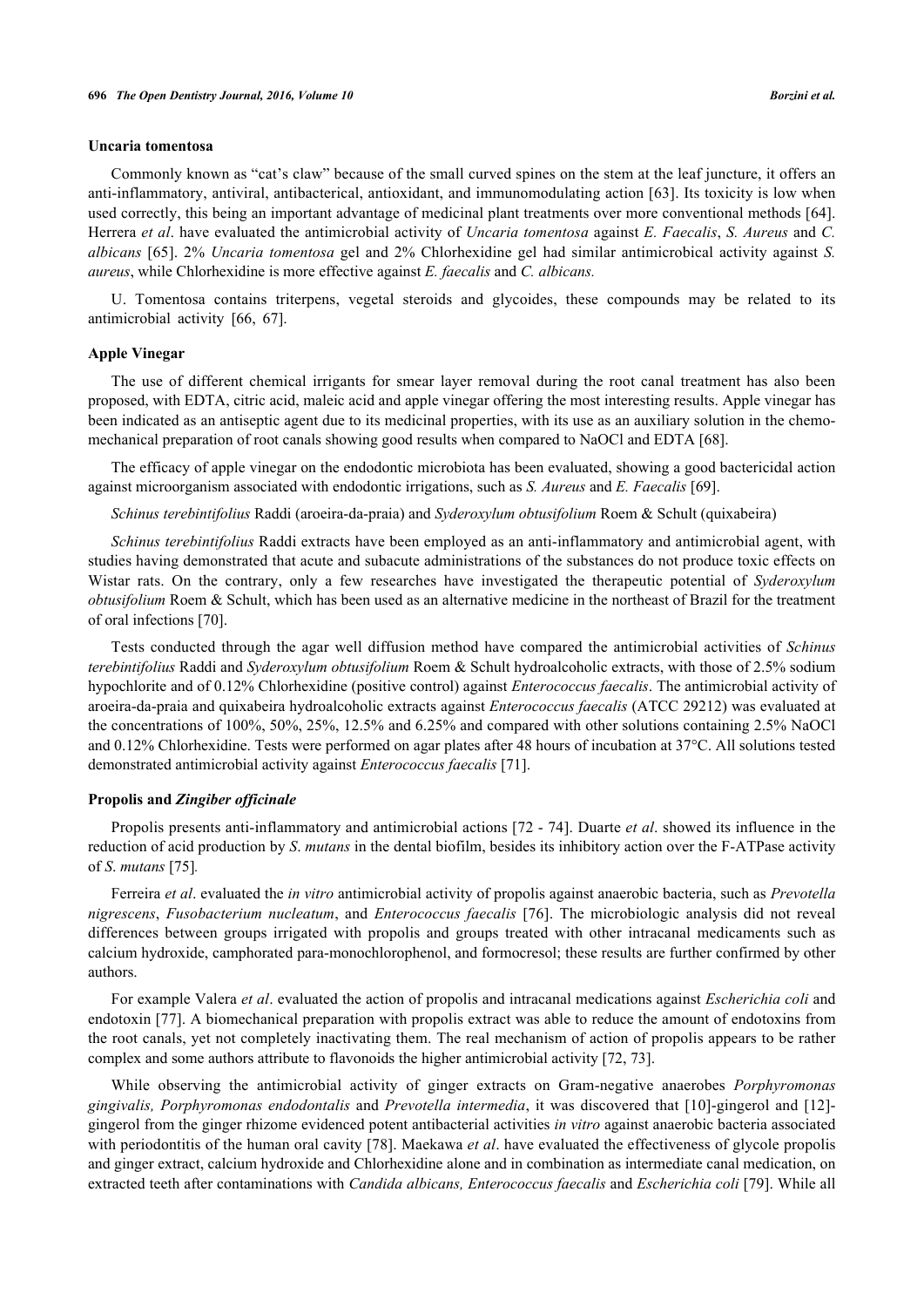medications were able to eliminate the microorganisms in the root canals and reduce their amount of endotoxins, calcium hydroxide proved more effective in neutralizing endotoxins and less effective against *C. albicans* and *E. faecalis*. Instead, the effect of Ginger extracts on *E. faecalis* during biomechanical instrumentation on extracted teeth, was statistically similar to 2.5% NaOCl and 2% Chlorhexidine [\[80](#page-10-11)].

#### **Castor Oil Detergent (***Ricinus communis***)**

Castor oil detergent has shown antimicrobial activity and biocompatibility, non-toxic results and detergent properties which are important requirements for an irrigant solution [[81\]](#page-10-12). Endodontic irrigation with castor oil extract is capable of removing debris, showing similar results to 1% NaOCl [\[82](#page-10-13)]. Root canal irrigation with castor oil reduces the number of *Escherichia coli* [[83\]](#page-10-14) and *E. faecalis* [\[81](#page-10-12)] during biomechanical preparation.

#### **Essential Oils**

Essential oils obtained from plants which have been known and used for centuries (spices, medicinal and aromatic plants) are increasingly tested for their antibacterial and antifungal activity. The antimicrobial activity of essential oils is strictly connected to their chemical composition, which is influenced by numerous factors including (but not limited to) the provenance of the plant, the part of plant used, the stage of plant development, climatic and growth condition (temperature, soil, fertilizers, *etc*.) as well as distillation and storage conditions. The mechanism of essential oil action towards microorganisms is complex and the common opinion is that the antibacterial action depends on their hydrophilic or lipophilic character. Terpenoids are an example of lipid soluble agents which affect the function of membrane-catalyzed enzymes, for instance their action on respiratory pathways. Certain components of essential oils can act as uncouplers, which interfere with proton translocation over a membrane vesicle and subsequently interrupt ADP phosphorylation (primary energy metabolism). Specific terpenoids with functional groups, such as phenolic alcohols or aldehydes, also interfere with membrane-integrated or associated enzyme proteins, stopping their production or activity [\[84](#page-10-15)].

The mode of action of antimicrobial agents also depends on the type of microorganisms and is mainly related to their cell wall structure and the outer membrane arrangement. The susceptibility of a microorganism to essential oils depends, first of all, on the properties of the essential oil and the microorganism itself. Some general rules have been set, which enable us sometimes to predict the results of experiments. However, considering the specificity of both the microorganism and the essential oil, separate experiments for each system should be undertaken [\[85](#page-10-16)].

The antimicrobial property of essential oils from plants was used empirically for centuries, but only recently it has been studied scientifically. Dormans and Deans evaluated the antibacterial activity against 25 different genera of bacteria, all of which had a degree of sensitivity to essential oils tested [[86](#page-10-17)]. Oils with higher activity were thyme, oregano and cloves.

Clove oil offers antibacterial and antifungal actions, and is used as an antiseptic in oral infections [[87](#page-10-18), [88](#page-11-0)]. The high levels of eugenol in clove essential oil are responsible for its strong antimicrobial activity, with its phenolic compound being able to denature protein and react with cell membranes' phospholipids changing their permeability and inhibiting Gram-negative and Gram-positive bacteria [[89\]](#page-11-1). Clove essential oil can be considered as a potential antimicrobial agent for external use because it is not inactivated by dilution or affected by organic matter [\[90](#page-11-2)].

Another essential oil worthy of mention is *Cupressus lusitanica* Mill, which is commonly used to treat hemorrhoids, rheumatism, whooping cough and skin infections [[91\]](#page-11-3) and it is rich in α-pinene and δ-3-carene [[92](#page-11-4)]. The MIC value of oil for *E. faecalis* (ATCC10541) ranged from 1.25 (10% v/v) compared to a 15.62 μg/ml of the reference compound (gentamicin); the lethal dose of this extract was evaluated at 6.33 g/Kg bodyweight on male Wistar albino rats [\[93](#page-11-5)].

Also exhibiting satisfactory antifungal, antibacterial and antioxidant activities [[94](#page-11-6), [95](#page-11-7)], *Myrtus communis* is an evergreen small tree with a wide distribution in Iran and other tropical regions of the world. Nabavizadeh *et al*. have found that the *Myrtus communis* essential oil inhibited the growth of *E. faecalis* and *S. aureus* with a lower MIC compared to NaOCl; the main constituents of *Myrtus* essential oil were 1,8-cineole, α-pinene and linalool [\[96](#page-11-8)].

#### **RESULTS**

An ideal endodontic irrigant should possess some essential properties already covered by many authors, but to this date there is no such substance known to researchers. Some endodontic irrigants do show good antimicrobial activity, however they might result toxic; others dissolve the smear layer, but do not efficiently disinfect the root canal system.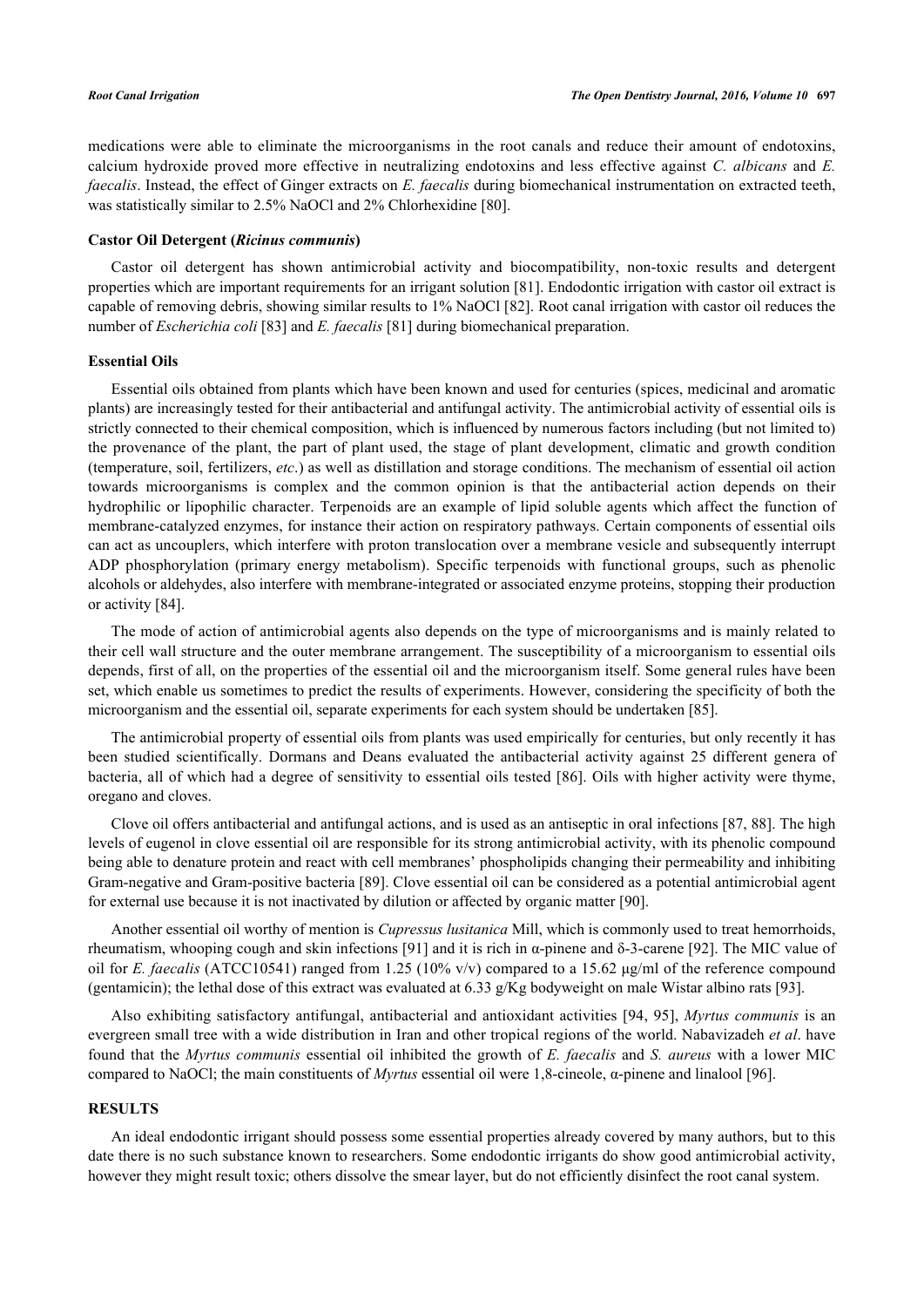*E. faecalis* is considered the principal pathogen related to endodontic infections.

NaOCl is the main recommended irrigant by experts due to its antibacterial activity and dissolving capacity on pulp tissue, and presently the most efficient antibacterial agent for root canal disinfection. Numerous antimicrobial agents, like Chlorhexidine, have been proposed as alternatives for root canal disinfection. Chlorhexidine is relatively non-toxic but its efficacy is questionable, being that some authors reported a reduced activity against *E. faecalis* biofilm and endotoxins compared to NaOCl.

The antimicrobial action of MTAD is due to its complex formulation but even so, it is not able to completely disintegrate and remove the *E. faecalis* biofilm.

It is often requested by patients that the irrigant be formulated with natural substances, since many prefer holistic medicine. Thus five plant extracts have been selected for further studies.

*Uncaria tomentosa* has proved less effective than Chlorhexidine against *E. faecalis,* but it does have antiinflammatory and immunomodulating properties.

Apple vinegar has shown good preliminary results in animal experiments regarding its smear-layer removal abilities.

Propolis and ginger extracts have demonstrated good activity as intracanal medicaments in *ex vivo* studies.

The research on the effects of essential oils on *E. faecalis* is still scarce, thus further studies on the subject should be conducted. In particular, pre-clinical studies would be necessary.

#### **CONCLUSION**

The purpose of endodontic treatment of teeth with pulpal necrosis and apical periodontitis is to eliminate microorganisms from the root canal system, dentinal tubules and the periapical region. NaOCl has continuously demonstrated stronger antimicrobial efficacy in the endodontic space than other irrigation solutions. The most important disadvantage of NaOCl is its strong toxicity to the periapical tissues when it extrudes through the apex. Many plant extracts have shown pharmaceutical potential against several microorganisms such as *Enterococcus faecalis*, but further studies have demonstrated their inefficacy when used in *ex vivo* studies.

The literature analyzed thus far, has focused its attention on plant derivatives that are capable of antibacterial activity against *Enterococcus faecalis,* without *in vivo* studies. We can therefore hypothesize that some of these phytotherapic substances could be a potential alternative to NaOCl for the biomechanical treatment of the endodontic space.

### **CONFLICT OF INTEREST**

The authors confirm that this article content has no conflict of interest.

# **ACKNOWLEDGEMENTS**

Declared none.

## **REFERENCES**

- <span id="page-6-0"></span>[1] Nair PN. Pathogenesis of apical periodontitis and the causes of endodontic failures. Crit Rev Oral Biol Med 2004; 15(6): 348-81. [\[http://dx.doi.org/10.1177/154411130401500604\]](http://dx.doi.org/10.1177/154411130401500604) [PMID: [15574679](http://www.ncbi.nlm.nih.gov/pubmed/15574679)]
- <span id="page-6-1"></span>[2] Krause TA, Liewehr FR, Hahn CL. The antimicrobial effect of MTAD, sodium hypochlorite, doxycycline, and citric acid on *Enterococcus faecalis.* J Endod 2007; 33(1): 28-30. [\[http://dx.doi.org/10.1016/j.joen.2006.08.011\]](http://dx.doi.org/10.1016/j.joen.2006.08.011) [PMID: [17185124](http://www.ncbi.nlm.nih.gov/pubmed/17185124)]
- <span id="page-6-2"></span>[3] Spratt DA, Pratten J, Wilson M, Gulabivala K. An *in vitro* evaluation of the antimicrobial efficacy of irrigants on biofilms of root canal isolates. Int Endod J 2001; 34(4): 300-7. [\[http://dx.doi.org/10.1046/j.1365-2591.2001.00392.x\]](http://dx.doi.org/10.1046/j.1365-2591.2001.00392.x) [PMID: [11482142](http://www.ncbi.nlm.nih.gov/pubmed/11482142)]
- <span id="page-6-3"></span>[4] Dalton BC, Orstavik D, Phillips C, Pettiette M, Trope M. Bacterial reduction with nickel-titanium rotary instrumentation. J Endod 1998; 24(11): 763-7. [\[http://dx.doi.org/10.1016/S0099-2399\(98\)80170-2\]](http://dx.doi.org/10.1016/S0099-2399(98)80170-2) [PMID: [9855830](http://www.ncbi.nlm.nih.gov/pubmed/9855830)]
- <span id="page-6-4"></span>[5] Pataky L, Iványi I, Grigár A, Fazekas A. Antimicrobial efficacy of various root canal preparation techniques: an *in vitro* comparative study. J Endod 2002; 28(8): 603-5. [\[http://dx.doi.org/10.1097/00004770-200208000-00010](http://dx.doi.org/10.1097/00004770-200208000-00010)] [PMID: [12184424\]](http://www.ncbi.nlm.nih.gov/pubmed/12184424)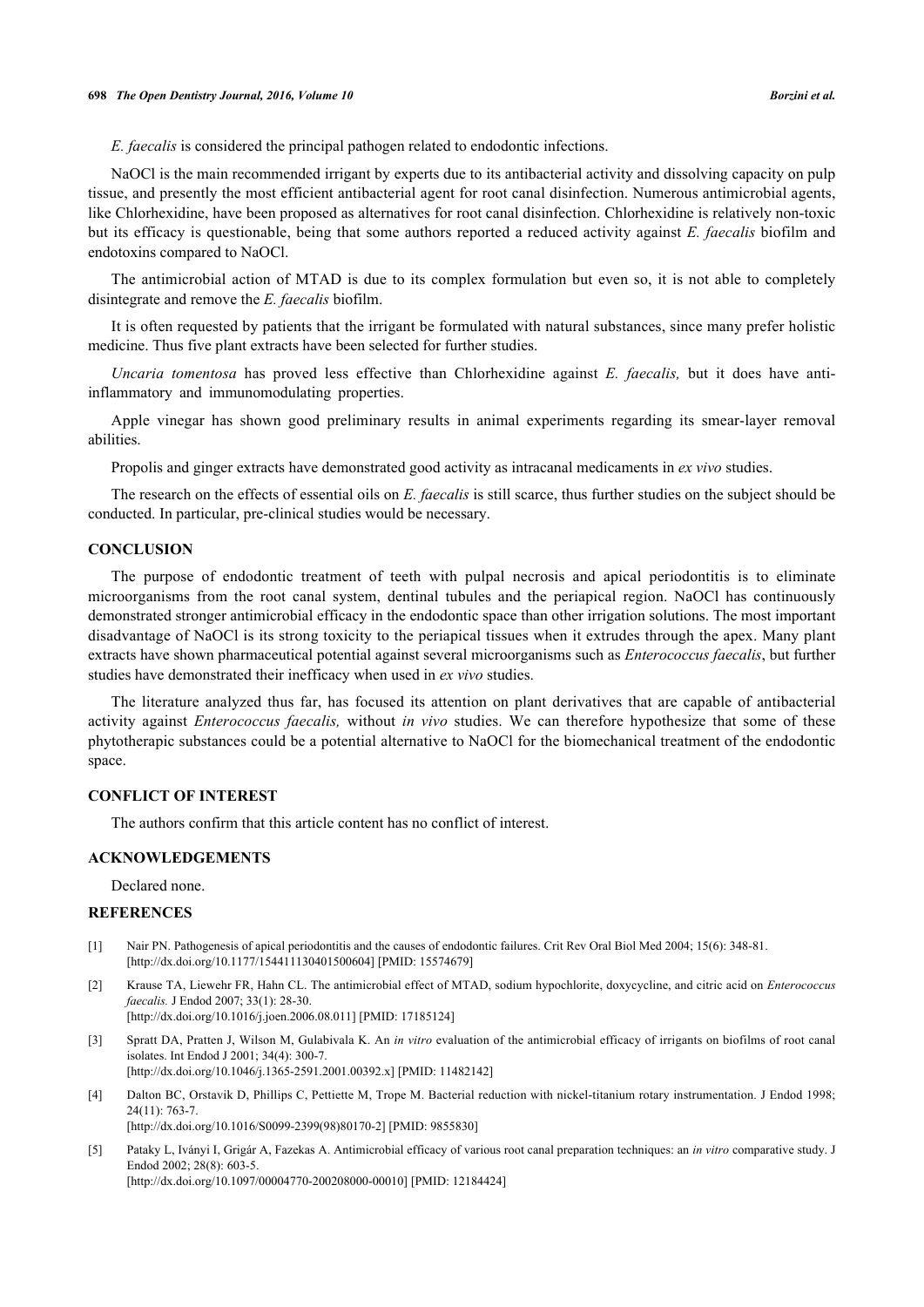- <span id="page-7-0"></span>[6] Chávez de Paz LE, Bergenholtz G, Svensäter G. The effects of antimicrobials on endodontic biofilm bacteria. J Endod 2010; 36(1): 70-7. [\[http://dx.doi.org/10.1016/j.joen.2009.09.017\]](http://dx.doi.org/10.1016/j.joen.2009.09.017) [PMID: [20003938](http://www.ncbi.nlm.nih.gov/pubmed/20003938)]
- <span id="page-7-1"></span>[7] Blome B, Braun A, Sobarzo V, Jepsen S. Molecular identification and quantification of bacteria from endodontic infections using real-time polymerase chain reaction. Oral Microbiol Immunol 2008; 23(5): 384-90. [\[http://dx.doi.org/10.1111/j.1399-302X.2008.00440.x](http://dx.doi.org/10.1111/j.1399-302X.2008.00440.x)] [PMID: [18793361](http://www.ncbi.nlm.nih.gov/pubmed/18793361)]
- <span id="page-7-2"></span>[8] Valera MC, Silva KC, Maekawa LE, *et al.* Antimicrobial activity of sodium hypochlorite associated with intracanal medication for *Candida albicans* and *Enterococcus faecalis* inoculated in root canals. J Appl Oral Sci 2009; 17(6): 555-9. [\[http://dx.doi.org/10.1590/S1678-77572009000600003\]](http://dx.doi.org/10.1590/S1678-77572009000600003) [PMID: [20027425](http://www.ncbi.nlm.nih.gov/pubmed/20027425)]
- <span id="page-7-3"></span>[9] Nair PN, Sjögren U, Krey G, Kahnberg KE, Sundqvist G. Intraradicular bacteria and fungi in root-filled, asymptomatic human teeth with therapy-resistant periapical lesions: a long-term light and electron microscopic follow-up study. J Endod 1990; 16(12): 580-8. [\[http://dx.doi.org/10.1016/S0099-2399\(07\)80201-9\]](http://dx.doi.org/10.1016/S0099-2399(07)80201-9) [PMID: [2094761](http://www.ncbi.nlm.nih.gov/pubmed/2094761)]
- <span id="page-7-4"></span>[10] Waltimo TM, Sen BH, Meurman JH, Ørstavik D, Haapasalo MP. Yeasts in apical periodontitis. Crit Rev Oral Biol Med 2003; 14(2): 128-37. [\[http://dx.doi.org/10.1177/154411130301400206\]](http://dx.doi.org/10.1177/154411130301400206) [PMID: [12764075](http://www.ncbi.nlm.nih.gov/pubmed/12764075)]
- <span id="page-7-5"></span>[11] Stuart CH, Schwartz SA, Beeson TJ, Owatz CB. *Enterococcus faecalis*: its role in root canal treatment failure and current concepts in retreatment. J Endod 2006; 32(2): 93-8. [\[http://dx.doi.org/10.1016/j.joen.2005.10.049\]](http://dx.doi.org/10.1016/j.joen.2005.10.049) [PMID: [16427453](http://www.ncbi.nlm.nih.gov/pubmed/16427453)]
- <span id="page-7-18"></span>[12] Chávez De Paz LE, Dahlén G, Molander A, Möller A, Bergenholtz G. Bacteria recovered from teeth with apical periodontitis after antimicrobial endodontic treatment. Int Endod J 2003; 36(7): 500-8. [\[http://dx.doi.org/10.1046/j.1365-2591.2003.00686.x\]](http://dx.doi.org/10.1046/j.1365-2591.2003.00686.x) [PMID: [12823706](http://www.ncbi.nlm.nih.gov/pubmed/12823706)]
- [13] Jaju S, Jaju PP. Newer root canal irrigants in horizon: a review. Int J Dent 2011; 2011: 351-9. [\[http://dx.doi.org/10.1155/2011/851359](http://dx.doi.org/10.1155/2011/851359)]
- [14] Molander A, Reit C, Dahlén G, Kvist T. Microbiological status of root-filled teeth with apical periodontitis. Int Endod J 1998; 31(1): 1-7. [\[http://dx.doi.org/10.1046/j.1365-2591.1998.t01-1-00111.x](http://dx.doi.org/10.1046/j.1365-2591.1998.t01-1-00111.x)] [PMID: [9823122\]](http://www.ncbi.nlm.nih.gov/pubmed/9823122)
- <span id="page-7-6"></span>[15] Sedgley CM, Lennan SL, Appelbe OK. Survival of *Enterococcus faecalis* in root canals *ex vivo.* Int Endod J 2005; 38(10): 735-42. [\[http://dx.doi.org/10.1111/j.1365-2591.2005.01009.x\]](http://dx.doi.org/10.1111/j.1365-2591.2005.01009.x) [PMID: [16164688](http://www.ncbi.nlm.nih.gov/pubmed/16164688)]
- <span id="page-7-7"></span>[16] Ørstavik D, Haapasalo M. Disinfection by endodontic irrigants and dressings of experimentally infected dentinal tubules. Endod Dent Traumatol 1990; 6(4): 142-9. [\[http://dx.doi.org/10.1111/j.1600-9657.1990.tb00409.x\]](http://dx.doi.org/10.1111/j.1600-9657.1990.tb00409.x) [PMID: [2133305](http://www.ncbi.nlm.nih.gov/pubmed/2133305)]
- <span id="page-7-8"></span>[17] Distel JW, Hatton JF, Gillespie MJ. Biofilm formation in medicated root canals. J Endod 2002; 28(10): 689-93. [\[http://dx.doi.org/10.1097/00004770-200210000-00003](http://dx.doi.org/10.1097/00004770-200210000-00003)] [PMID: [12398165\]](http://www.ncbi.nlm.nih.gov/pubmed/12398165)
- <span id="page-7-9"></span>[18] Zehnder M. Root canal irrigants. J Endod 2006; 32(5): 389-98. [\[http://dx.doi.org/10.1016/j.joen.2005.09.014\]](http://dx.doi.org/10.1016/j.joen.2005.09.014) [PMID: [16631834](http://www.ncbi.nlm.nih.gov/pubmed/16631834)]
- <span id="page-7-10"></span>[19] Kishen A, Sum CP, Mathew S, Lim CT. Influence of irrigation regimens on the adherence of *Enterococcus faecalis* to root canal dentin. J Endod 2008; 34(7): 850-4. [\[http://dx.doi.org/10.1016/j.joen.2008.04.006\]](http://dx.doi.org/10.1016/j.joen.2008.04.006) [PMID: [18570994](http://www.ncbi.nlm.nih.gov/pubmed/18570994)]
- <span id="page-7-11"></span>[20] Pinheiro ET, Gomes BP, Ferraz CC, Sousa EL, Teixeira FB, Souza-Filho FJ. Microorganisms from canals of root-filled teeth with periapical lesions. Int Endod J 2003; 36(1): 1-11. [\[http://dx.doi.org/10.1046/j.1365-2591.2003.00603.x\]](http://dx.doi.org/10.1046/j.1365-2591.2003.00603.x) [PMID: [12656508](http://www.ncbi.nlm.nih.gov/pubmed/12656508)]
- <span id="page-7-12"></span>[21] Sundqvist G, Figdor D, Persson S, Sjögren U. Microbiologic analysis of teeth with failed endodontic treatment and the outcome of conservative re-treatment. Oral Surg Oral Med Oral Pathol Oral Radiol Endod 1998; 85(1): 86-93. [\[http://dx.doi.org/10.1016/S1079-2104\(98\)90404-8\]](http://dx.doi.org/10.1016/S1079-2104(98)90404-8) [PMID: [9474621](http://www.ncbi.nlm.nih.gov/pubmed/9474621)]
- <span id="page-7-13"></span>[22] Kreft B, Marre R, Schramm U, Wirth R. Aggregation substance of *Enterococcus faecalis* mediates adhesion to cultured renal tubular cells. Infect Immun 1992; 60(1): 25-30. [PMID: [1729187\]](http://www.ncbi.nlm.nih.gov/pubmed/1729187)
- <span id="page-7-14"></span>[23] Kayaoglu G, Ørstavik D. Virulence factors of *Enterococcus faecalis*: relationship to endodontic disease. Crit Rev Oral Biol Med 2004; 15(5): 308-20. [\[http://dx.doi.org/10.1177/154411130401500506\]](http://dx.doi.org/10.1177/154411130401500506) [PMID: [15470268](http://www.ncbi.nlm.nih.gov/pubmed/15470268)]
- <span id="page-7-15"></span>[24] Akpata ES, Blechman H. Bacterial invasion of pulpal dentin wall *in vitro*. J Dent Res 1982; 61(2): 435-8. [\[http://dx.doi.org/10.1177/00220345820610021401\]](http://dx.doi.org/10.1177/00220345820610021401) [PMID: [6120188](http://www.ncbi.nlm.nih.gov/pubmed/6120188)]
- [25] Haapasalo M, Orstavik D. *In vitro* infection and disinfection of dentinal tubules. J Dent Res 1987; 66(8): 1375-9. [\[http://dx.doi.org/10.1177/00220345870660081801\]](http://dx.doi.org/10.1177/00220345870660081801) [PMID: [3114347](http://www.ncbi.nlm.nih.gov/pubmed/3114347)]
- <span id="page-7-16"></span>[26] Love RM. *Enterococcus faecalisa* mechanism for its role in endodontic failure. Int Endod J 2001; 34(5): 399-405. [\[http://dx.doi.org/10.1046/j.1365-2591.2001.00437.x\]](http://dx.doi.org/10.1046/j.1365-2591.2001.00437.x) [PMID: [11482724](http://www.ncbi.nlm.nih.gov/pubmed/11482724)]
- <span id="page-7-17"></span>[27] Fabricius L, Dahlén G, Holm SE, Möller AJ. Influence of combinations of oral bacteria on periapical tissues of monkeys. Scand J Dent Res 1982; 90(3): 200-6. [PMID: [7051261\]](http://www.ncbi.nlm.nih.gov/pubmed/7051261)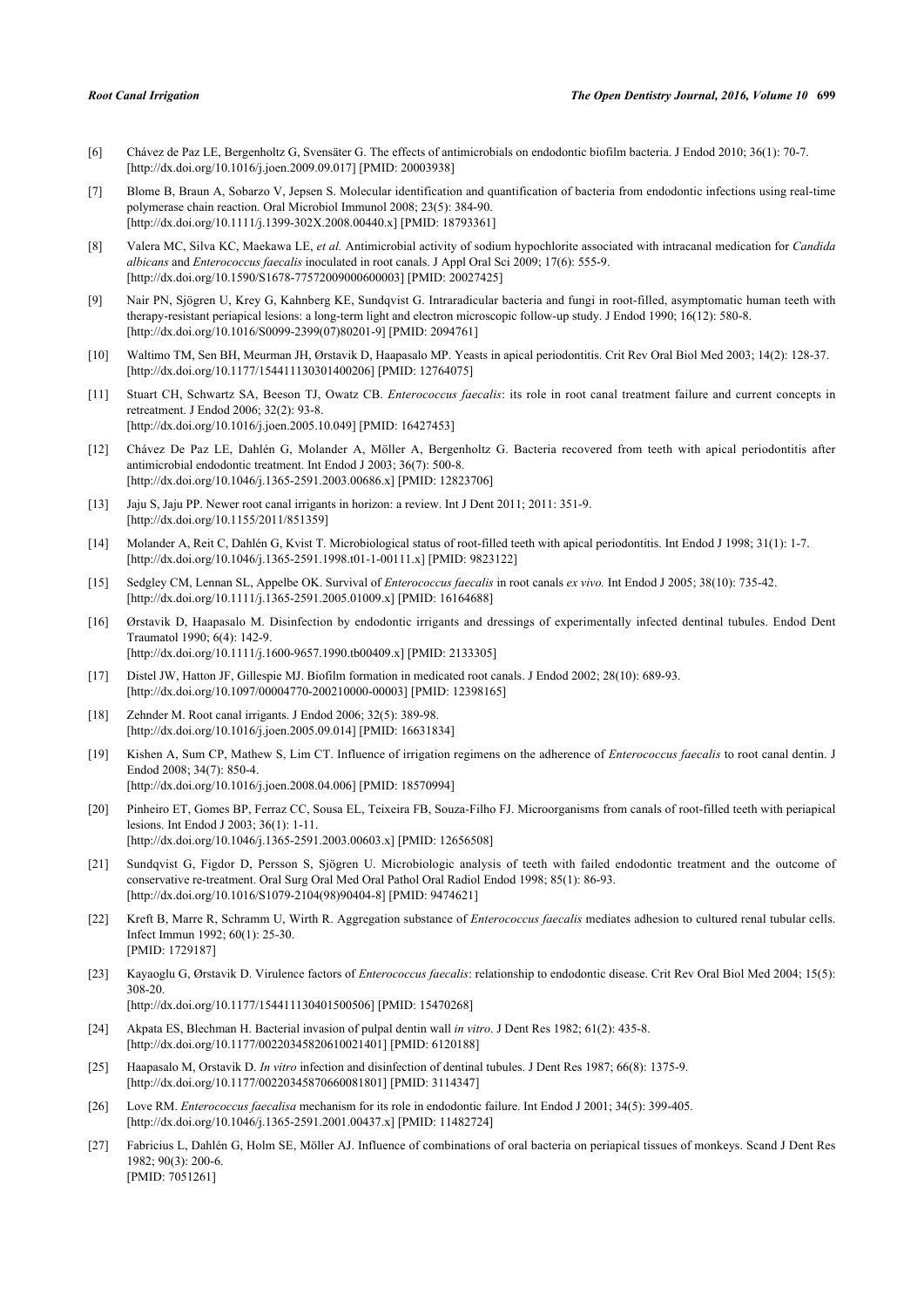- <span id="page-8-0"></span>[28] Sobrinho AP, Barros MH, Nicoli JR, *et al.* Experimental root canal infections in conventional and germ-free mice. J Endod 1998; 24(6): 405-8. [\[http://dx.doi.org/10.1016/S0099-2399\(98\)80021-6\]](http://dx.doi.org/10.1016/S0099-2399(98)80021-6) [PMID: [9693583](http://www.ncbi.nlm.nih.gov/pubmed/9693583)]
- <span id="page-8-1"></span>[29] Navarro-Escobar E, González-Rodríguez MP, Ferrer-Luque CM. Cytotoxic effects of two acid solutions and 2.5% sodium hypochlorite used in endodontic therapy. Med Oral Patol Oral Cir Bucal 2010; 15(1): e90-4. [PMID: [19680178\]](http://www.ncbi.nlm.nih.gov/pubmed/19680178)
- <span id="page-8-2"></span>[30] Berutti E, Marini R, Angeretti A. Penetration ability of different irrigants into dentinal tubules. J Endod 1997; 23(12): 725-7. [\[http://dx.doi.org/10.1016/S0099-2399\(97\)80342-1\]](http://dx.doi.org/10.1016/S0099-2399(97)80342-1) [PMID: [9487845](http://www.ncbi.nlm.nih.gov/pubmed/9487845)]
- <span id="page-8-3"></span>[31] Kandaswamy D, Venkateshbabu N. Root canal irrigants. J Conserv Dent 2010; 13(4): 256-64. [\[http://dx.doi.org/10.4103/0972-0707.73378](http://dx.doi.org/10.4103/0972-0707.73378)] [PMID: [21217955](http://www.ncbi.nlm.nih.gov/pubmed/21217955)]
- <span id="page-8-4"></span>[32] Berber VB, Gomes BP, Sena NT, *et al.* Efficacy of various concentrations of NaOCl and instrumentation techniques in reducing *Enterococcus faecalis* within root canals and dentinal tubules. Int Endod J 2006; 39(1): 10-7. [\[http://dx.doi.org/10.1111/j.1365-2591.2005.01038.x\]](http://dx.doi.org/10.1111/j.1365-2591.2005.01038.x) [PMID: [16409323](http://www.ncbi.nlm.nih.gov/pubmed/16409323)]
- <span id="page-8-18"></span>[33] Williamson AE, Cardon JW, Drake DR. Antimicrobial susceptibility of monoculture biofilms of a clinical isolate of *Enterococcus faecalis*. J Endod 2009; 35(1): 95-7. [\[http://dx.doi.org/10.1016/j.joen.2008.09.004\]](http://dx.doi.org/10.1016/j.joen.2008.09.004) [PMID: [19084133](http://www.ncbi.nlm.nih.gov/pubmed/19084133)]
- <span id="page-8-5"></span>[34] Sirtes G, Waltimo T, Schaetzle M, Zehnder M. The effects of temperature on sodium hypochlorite short-term stability, pulp dissolution capacity, and antimicrobial efficacy. J Endod 2005; 31(9): 669-71. [\[http://dx.doi.org/10.1097/01.don.0000153846.62144.d2\]](http://dx.doi.org/10.1097/01.don.0000153846.62144.d2) [PMID: [16123703](http://www.ncbi.nlm.nih.gov/pubmed/16123703)]
- <span id="page-8-6"></span>[35] Carson KR, Goodell GG, McClanahan SB. Comparison of the antimicrobial activity of six irrigants on primary endodontic pathogens. J Endod 2005; 31(6): 471-3. [\[http://dx.doi.org/10.1097/01.don.0000148868.72833.62\]](http://dx.doi.org/10.1097/01.don.0000148868.72833.62) [PMID: [15917691](http://www.ncbi.nlm.nih.gov/pubmed/15917691)]
- [36] Siqueira JF Jr, Rôças IN, Favieri A, Lima KC. Chemomechanical reduction of the bacterial population in the root canal after instrumentation and irrigation with 1%, 2.5%, and 5.25% sodium hypochlorite. J Endod 2000; 26(6): 331-4. [\[http://dx.doi.org/10.1097/00004770-200006000-00006](http://dx.doi.org/10.1097/00004770-200006000-00006)] [PMID: [11199749\]](http://www.ncbi.nlm.nih.gov/pubmed/11199749)
- <span id="page-8-7"></span>[37] Giardino L, Ambu E, Savoldi E, Rimondini R, Cassanelli C, Debbia EA. Comparative evaluation of antimicrobial efficacy of sodium hypochlorite, MTAD, and Tetraclean against *Enterococcus faecalis* biofilm. J Endod 2007; 33(7): 852-5. [\[http://dx.doi.org/10.1016/j.joen.2007.02.012\]](http://dx.doi.org/10.1016/j.joen.2007.02.012) [PMID: [17804328](http://www.ncbi.nlm.nih.gov/pubmed/17804328)]
- <span id="page-8-8"></span>[38] Liu H, Wei X, Ling J, Wang W, Huang X. Biofilm formation capability of *Enterococcus faecalis* cells in starvation phase and its susceptibility to sodium hypochlorite. J Endod 2010; 36(4): 630-5. [\[http://dx.doi.org/10.1016/j.joen.2009.11.016\]](http://dx.doi.org/10.1016/j.joen.2009.11.016) [PMID: [20307735](http://www.ncbi.nlm.nih.gov/pubmed/20307735)]
- <span id="page-8-9"></span>[39] Soares JA, Roque de Carvalho MA, Cunha Santos SM, *et al.* Effectiveness of chemomechanical preparation with alternating use of sodium hypochlorite and EDTA in eliminating intracanal *Enterococcus faecalis* biofilm. J Endod 2010; 36(5): 894-8. [\[http://dx.doi.org/10.1016/j.joen.2010.01.002\]](http://dx.doi.org/10.1016/j.joen.2010.01.002) [PMID: [20416441](http://www.ncbi.nlm.nih.gov/pubmed/20416441)]
- <span id="page-8-10"></span>[40] Kuruvilla JR, Kamath MP. Antimicrobial activity of 2.5% sodium hypochlorite and 0.2% chlorhexidine gluconate separately and combined, as endodontic irrigants. J Endod 1998; 24(7): 472-6. [\[http://dx.doi.org/10.1016/S0099-2399\(98\)80049-6\]](http://dx.doi.org/10.1016/S0099-2399(98)80049-6) [PMID: [9693573](http://www.ncbi.nlm.nih.gov/pubmed/9693573)]
- <span id="page-8-11"></span>[41] Gül S, Savsar A, Tayfa Z. Cytotoxic and genotoxic effects of sodium hypochlorite on human peripheral lymphocytes *in vitro.* Cytotechnology 2009; 59(2): 113-9. [\[http://dx.doi.org/10.1007/s10616-009-9201-4\]](http://dx.doi.org/10.1007/s10616-009-9201-4) [PMID: [19484372](http://www.ncbi.nlm.nih.gov/pubmed/19484372)]
- <span id="page-8-12"></span>[42] Kaufman AY, Keila S. Hypersensitivity to sodium hypochlorite. J Endod 1989; 15(5): 224-6. [\[http://dx.doi.org/10.1016/S0099-2399\(89\)80241-9\]](http://dx.doi.org/10.1016/S0099-2399(89)80241-9) [PMID: [2607295](http://www.ncbi.nlm.nih.gov/pubmed/2607295)]
- [43] Calişkan MK, Türkün M, Alper S. Allergy to sodium hypochlorite during root canal therapy: a case report. Int Endod J 1994; 27(3): 163-7. [\[http://dx.doi.org/10.1111/j.1365-2591.1994.tb00247.x\]](http://dx.doi.org/10.1111/j.1365-2591.1994.tb00247.x) [PMID: [7995650](http://www.ncbi.nlm.nih.gov/pubmed/7995650)]
- <span id="page-8-13"></span>[44] Serper A, Ozbek M, Calt S. Accidental sodium hypochlorite-induced skin injury during endodontic treatment. J Endod 2004; 30(3): 180-1. [\[http://dx.doi.org/10.1097/00004770-200403000-00013](http://dx.doi.org/10.1097/00004770-200403000-00013)] [PMID: [15055439\]](http://www.ncbi.nlm.nih.gov/pubmed/15055439)
- <span id="page-8-14"></span>[45] Marending M, Paqué F, Fischer J, Zehnder M. Impact of irrigant sequence on mechanical properties of human root dentin. J Endod 2007; 33(11): 1325-8.

[\[http://dx.doi.org/10.1016/j.joen.2007.08.005\]](http://dx.doi.org/10.1016/j.joen.2007.08.005) [PMID: [17963956](http://www.ncbi.nlm.nih.gov/pubmed/17963956)]

<span id="page-8-15"></span>[46] Soares CJ, Santana FR, Silva NR, Preira JC, Pereira CA. Influence of the endodontic treatment on mechanical properties of root dentin. J Endod 2007; 33(5): 603-6.

[\[http://dx.doi.org/10.1016/j.joen.2007.01.016\]](http://dx.doi.org/10.1016/j.joen.2007.01.016) [PMID: [17437882](http://www.ncbi.nlm.nih.gov/pubmed/17437882)]

<span id="page-8-16"></span>[47] Chivatxaranukul P, Dashper SG, Messer HH. Dentinal tubule invasion and adherence by *Enterococcus faecalis.* Int Endod J 2008; 41(10): 873-82.

[\[http://dx.doi.org/10.1111/j.1365-2591.2008.01445.x\]](http://dx.doi.org/10.1111/j.1365-2591.2008.01445.x) [PMID: [18822013](http://www.ncbi.nlm.nih.gov/pubmed/18822013)]

<span id="page-8-17"></span>[48] Gomes BP, Vianna ME, Zaia AA, Almeida JF, Souza-Filho FJ, Ferraz CC. Chlorhexidine in endodontics. Braz Dent J 2013; 24(2): 89-102. [\[http://dx.doi.org/10.1590/0103-6440201302188](http://dx.doi.org/10.1590/0103-6440201302188)] [PMID: [23780357](http://www.ncbi.nlm.nih.gov/pubmed/23780357)]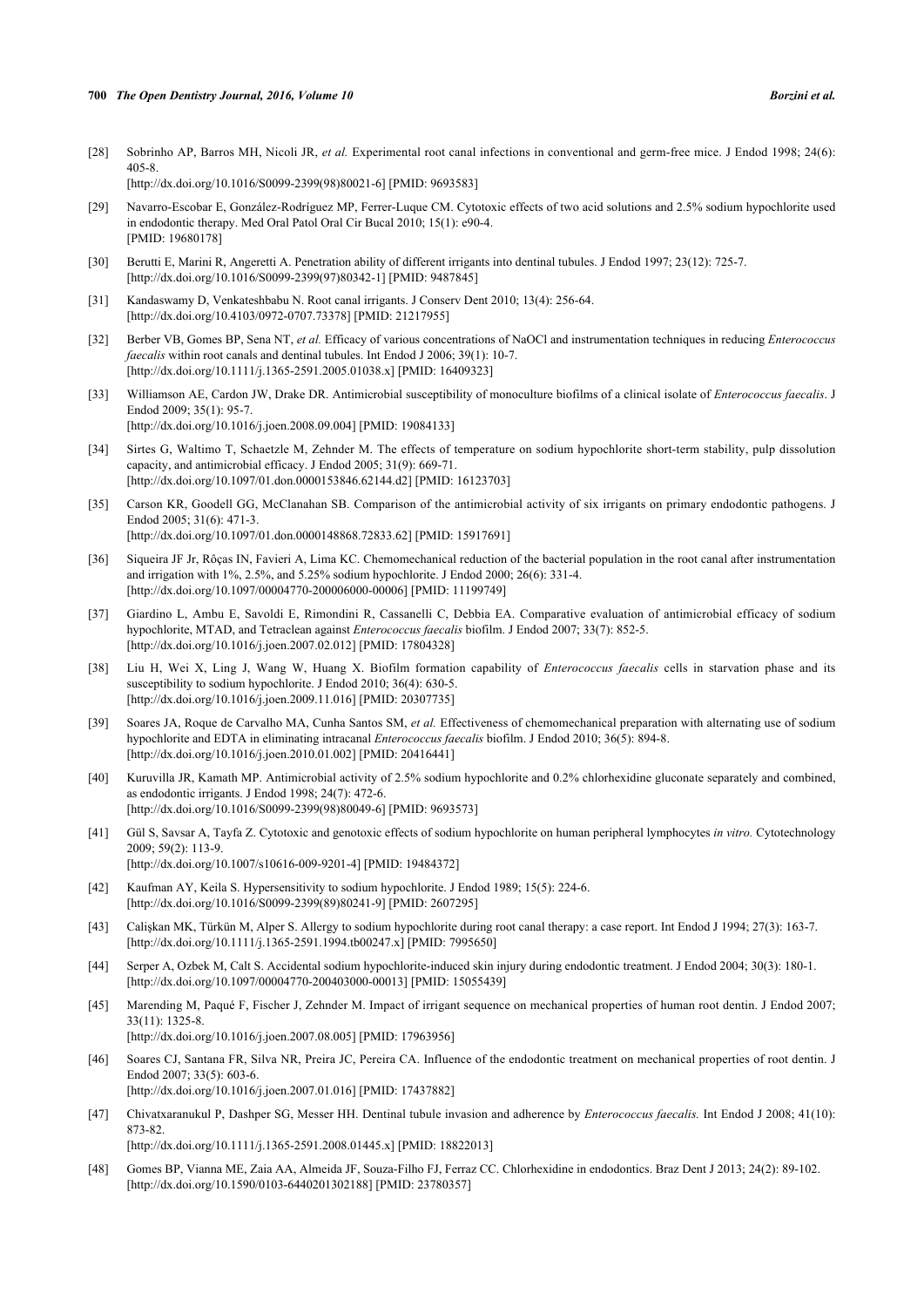- <span id="page-9-0"></span>[49] Delany GM, Patterson SS, Miller CH, Newton CW. The effect of chlorhexidine gluconate irrigation on the root canal flora of freshly extracted necrotic teeth. Oral Surg Oral Med Oral Pathol 1982; 53(5): 518-23. [\[http://dx.doi.org/10.1016/0030-4220\(82\)90469-8](http://dx.doi.org/10.1016/0030-4220(82)90469-8)] [PMID: [6954427](http://www.ncbi.nlm.nih.gov/pubmed/6954427)]
- <span id="page-9-1"></span>[50] Jeansonne MJ, White RR. A comparison of 2.0% chlorhexidine gluconate and 5.25% sodium hypochlorite as antimicrobial endodontic irrigants. J Endod 1994; 20(6): 276-8. [\[http://dx.doi.org/10.1016/S0099-2399\(06\)80815-0\]](http://dx.doi.org/10.1016/S0099-2399(06)80815-0) [PMID: [7931023](http://www.ncbi.nlm.nih.gov/pubmed/7931023)]
- <span id="page-9-2"></span>[51] Lima KC, Fava LR, Siqueira JF Jr. Susceptibilities of *Enterococcus faecalis* biofilms to some antimicrobial medications. J Endod 2001; 27(10): 616-9. [\[http://dx.doi.org/10.1097/00004770-200110000-00004](http://dx.doi.org/10.1097/00004770-200110000-00004)] [PMID: [11592490\]](http://www.ncbi.nlm.nih.gov/pubmed/11592490)
- <span id="page-9-3"></span>[52] Gomes BP, Ferraz CC, Vianna ME, Berber VB, Teixeira FB, Souza-Filho FJ. *In vitro* antimicrobial activity of several concentrations of sodium hypochlorite and chlorhexidine gluconate in the elimination of *Enterococcus faecalis*. Int Endod J 2001; 34(6): 424-8. [\[http://dx.doi.org/10.1046/j.1365-2591.2001.00410.x\]](http://dx.doi.org/10.1046/j.1365-2591.2001.00410.x) [PMID: [11556507](http://www.ncbi.nlm.nih.gov/pubmed/11556507)]
- [53] Vianna ME, Gomes BP, Berber VB, Zaia AA, Ferraz CC, de Souza-Filho FJ. *In vitro* evaluation of the antimicrobial activity of chlorhexidine and sodium hypochlorite. Oral Surg Oral Med Oral Pathol Oral Radiol Endod 2004; 97(1): 79-84. [\[http://dx.doi.org/10.1016/S1079-2104\(03\)00360-3\]](http://dx.doi.org/10.1016/S1079-2104(03)00360-3) [PMID: [14716261](http://www.ncbi.nlm.nih.gov/pubmed/14716261)]
- <span id="page-9-4"></span>[54] Gomes BP, Vianna ME, Matsumoto CU, *et al.* Disinfection of gutta-percha cones with chlorhexidine and sodium hypochlorite. Oral Surg Oral Med Oral Pathol Oral Radiol Endod 2005; 100(4): 512-7. [\[http://dx.doi.org/10.1016/j.tripleo.2004.10.002\]](http://dx.doi.org/10.1016/j.tripleo.2004.10.002) [PMID: [16182174](http://www.ncbi.nlm.nih.gov/pubmed/16182174)]
- <span id="page-9-5"></span>[55] Ercan E, Ozekinci T, Atakul F, Gül K. Antibacterial activity of 2% chlorhexidine gluconate and 5.25% sodium hypochlorite in infected root canal: *in vivo* study. J Endod 2004; 30(2): 84-7. [\[http://dx.doi.org/10.1097/00004770-200402000-00005](http://dx.doi.org/10.1097/00004770-200402000-00005)] [PMID: [14977302\]](http://www.ncbi.nlm.nih.gov/pubmed/14977302)
- <span id="page-9-6"></span>[56] Endo MS, Martinho FC, Zaia AA, Ferraz CC, Almeida JF, Gomes BP. Quantification of cultivable bacteria and endotoxin in post-treatment apical periodontitis before and after chemo-mechanical preparation. Eur J Clin Microbiol Infect Dis 2012; 31(10): 2575-83. [\[http://dx.doi.org/10.1007/s10096-012-1598-6\]](http://dx.doi.org/10.1007/s10096-012-1598-6) [PMID: [22565224](http://www.ncbi.nlm.nih.gov/pubmed/22565224)]
- <span id="page-9-7"></span>[57] Basrani BR, Manek S, Sodhi RN, Fillery E, Manzur A. Interaction between sodium hypochlorite and chlorhexidine gluconate. J Endod 2007; 33(8): 966-9. [\[http://dx.doi.org/10.1016/j.joen.2007.04.001\]](http://dx.doi.org/10.1016/j.joen.2007.04.001) [PMID: [17878084](http://www.ncbi.nlm.nih.gov/pubmed/17878084)]
- <span id="page-9-8"></span>[58] Zhang W, Torabinejad M, Li Y. Evaluation of cytotoxicity of MTAD using the MTT-tetrazolium method. J Endod 2003; 29(10): 654-7. [\[http://dx.doi.org/10.1097/00004770-200310000-00010](http://dx.doi.org/10.1097/00004770-200310000-00010)] [PMID: [14606789\]](http://www.ncbi.nlm.nih.gov/pubmed/14606789)
- <span id="page-9-9"></span>[59] Neglia R, Ardizzoni A, Giardino L, *et al.* Comparative *in vitro* and *ex vivo* studies on the bactericidal activity of Tetraclean, a new generation endodontic irrigant, and sodium hypochlorite. New Microbiol 2008; 31(1): 57-65. [PMID: [18437842\]](http://www.ncbi.nlm.nih.gov/pubmed/18437842)
- <span id="page-9-10"></span>[60] Dunavant TR, Regan JD, Glickman GN, Solomon ES, Honeyman AL. Comparative evaluation of endodontic irrigants against *Enterococcus faecalis* biofilms. J Endod 2006; 32(6): 527-31. [\[http://dx.doi.org/10.1016/j.joen.2005.09.001\]](http://dx.doi.org/10.1016/j.joen.2005.09.001) [PMID: [16728243](http://www.ncbi.nlm.nih.gov/pubmed/16728243)]
- <span id="page-9-11"></span>[61] Prabhakar J, Senthilkumar M, Priya MS, Mahalakshmi K, Sehgal PK, Sukumaran VG. Evaluation of antimicrobial efficacy of herbal alternatives (Triphala and green tea polyphenols), MTAD, and 5% sodium hypochlorite against *Enterococcus faecalis* biofilm formed on tooth substrate: an *in vitro* study. J Endod 2010; 36(1): 83-6. [\[http://dx.doi.org/10.1016/j.joen.2009.09.040\]](http://dx.doi.org/10.1016/j.joen.2009.09.040) [PMID: [20003940](http://www.ncbi.nlm.nih.gov/pubmed/20003940)]
- <span id="page-9-12"></span>[62] Murray PE, Farber RM, Namerow KN, Kuttler S, Garcia-Godoy F. Evaluation of *Morinda citrifolia* as an endodontic irrigant. J Endod 2008; 34(1): 66-70. [\[http://dx.doi.org/10.1016/j.joen.2007.09.016\]](http://dx.doi.org/10.1016/j.joen.2007.09.016) [PMID: [18155496](http://www.ncbi.nlm.nih.gov/pubmed/18155496)]
- <span id="page-9-13"></span>[63] Heitzman ME, Neto CC, Winiarz E, Vaisberg AJ, Hammond GB. Ethnobotany, phytochemistry and pharmacology of *Uncaria* (Rubiaceae). Phytochemistry 2005; 66(1): 5-29. [\[http://dx.doi.org/10.1016/j.phytochem.2004.10.022\]](http://dx.doi.org/10.1016/j.phytochem.2004.10.022) [PMID: [15649507](http://www.ncbi.nlm.nih.gov/pubmed/15649507)]
- <span id="page-9-14"></span>[64] Santa Maria A, Lopez A, Diaz MM, *et al.* Evaluation of the toxicity of Uncaria tomentosa by bioassays *in vitro*. J Ethnopharmacol 1997; 57(3): 183-7. [\[http://dx.doi.org/10.1016/S0378-8741\(97\)00067-6\]](http://dx.doi.org/10.1016/S0378-8741(97)00067-6) [PMID: [9292411](http://www.ncbi.nlm.nih.gov/pubmed/9292411)]
- <span id="page-9-15"></span>[65] Herrera DR, Tay LY, Rezende EC, Kozlowski VA Jr, Santos EB. *In vitro* antimicrobial activity of phytotherapic *Uncaria tomentosa* against endodontic pathogens. J Oral Sci 2010; 52(3): 473-6. [\[http://dx.doi.org/10.2334/josnusd.52.473](http://dx.doi.org/10.2334/josnusd.52.473)] [PMID: [20881342\]](http://www.ncbi.nlm.nih.gov/pubmed/20881342)
- <span id="page-9-16"></span>[66] Aquino R, De Feo V, De Simone F, Pizza C, Cirino G. Plant metabolites. New compounds and anti-inflammatory activity of *Uncaria tomentosa*. j Nat Prod 1991; 54(2): 453-9. [\[http://dx.doi.org/10.1021/np50074a016](http://dx.doi.org/10.1021/np50074a016)]
- <span id="page-9-17"></span>[67] García R, Cayunao C, Bocic R, *et al.* Antimicrobial activity of isopteropodine. Z Naturforsch BJ Chem Sci 2005; 60(5-6): 385-8. [\[http://dx.doi.org/10.1515/znc-2005-5-603\]](http://dx.doi.org/10.1515/znc-2005-5-603) [PMID: [16042336](http://www.ncbi.nlm.nih.gov/pubmed/16042336)]
- <span id="page-9-18"></span>[68] Candeiro GT, Matos IB, Costa CF, Fonteles CS, Vale MS. A comparative scanning electron microscopy evaluation of smear layer removal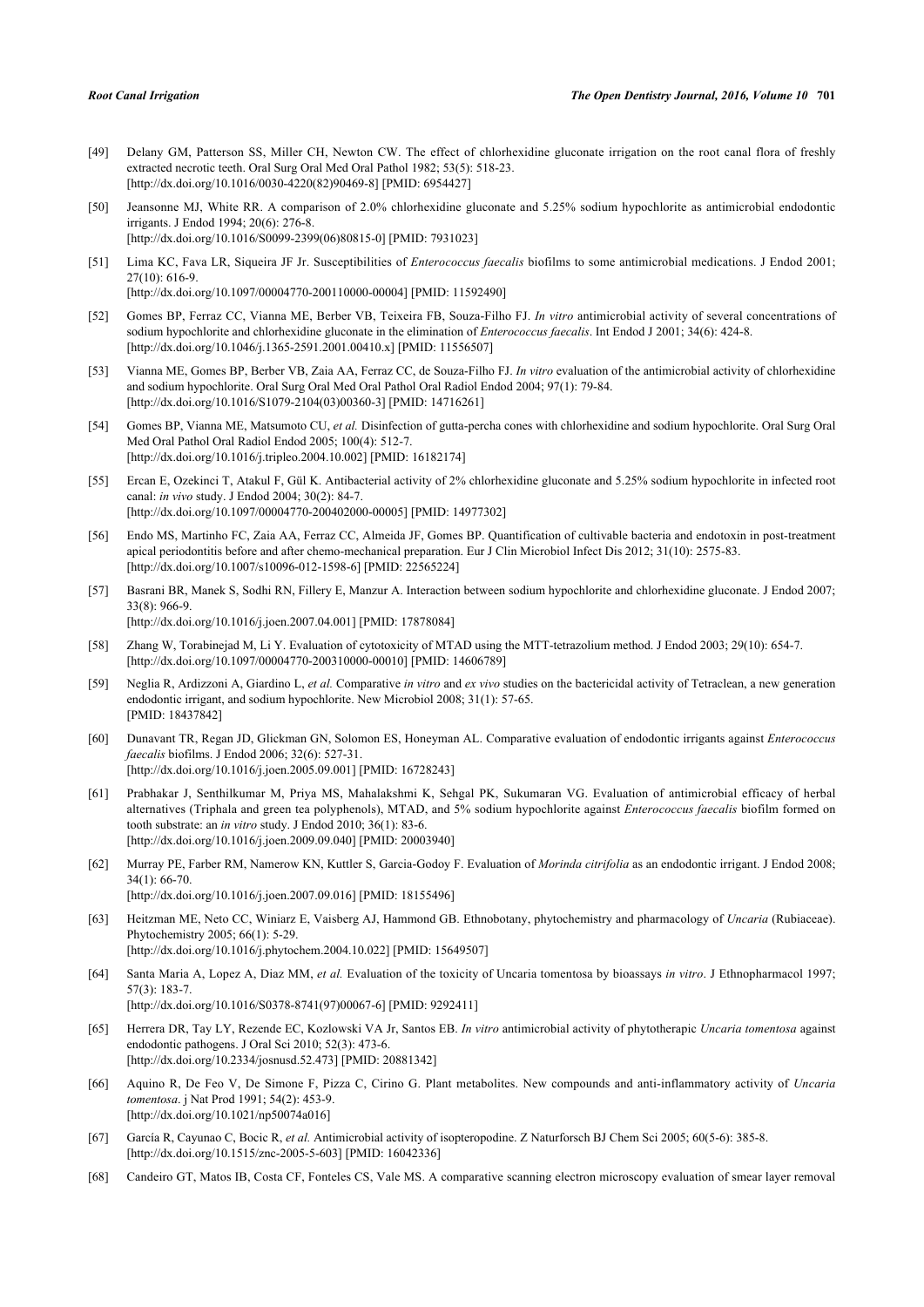with apple vinegar and sodium hypochlorite associated with EDTA. J Appl Oral Sci 2011; 19(6): 639-43. [\[http://dx.doi.org/10.1590/S1678-77572011000600016\]](http://dx.doi.org/10.1590/S1678-77572011000600016) [PMID: [22231000](http://www.ncbi.nlm.nih.gov/pubmed/22231000)]

- <span id="page-10-0"></span>[69] Estrela C, Holland R, Bernabé PF, de Souza V, Estrela CR. Antimicrobial potential of medicaments used in healing process in dogs teeth with apical periodontitis. Braz Dent J 2004; 15(3): 181-5. [\[http://dx.doi.org/10.1590/S0103-64402004000300003\]](http://dx.doi.org/10.1590/S0103-64402004000300003) [PMID: [15798819](http://www.ncbi.nlm.nih.gov/pubmed/15798819)]
- <span id="page-10-1"></span>[70] Santos EB, Dantas GS, Santos HB, Diniz MF, Sampaio FC. Etnobotanical studies of medicinal plants for oral conditions in the municipality of João Pessoa, Brazil. (acaio n.d.). Bras Farmacogn 2009; 19: 321-4. [\[http://dx.doi.org/10.1590/S0102-695X2009000200024\]](http://dx.doi.org/10.1590/S0102-695X2009000200024)
- <span id="page-10-2"></span>[71] Costa EM, Evangelista AP, Medeiros AC, Dametto FR, Carvalho RA. *In vitro* evaluation of the root canal cleaning ability of plant extracts and their antimicrobial action. Braz Oral Res 2012; 26(3): 215-21. [\[http://dx.doi.org/10.1590/S1806-83242012000300006\]](http://dx.doi.org/10.1590/S1806-83242012000300006) [PMID: [22641440](http://www.ncbi.nlm.nih.gov/pubmed/22641440)]
- <span id="page-10-3"></span>[72] Grange JM, Davey RW. Antibacterial properties of propolis (bee glue). J R Soc Med 1990; 83(3): 159-60. [PMID: [2182860\]](http://www.ncbi.nlm.nih.gov/pubmed/2182860)
- <span id="page-10-8"></span>[73] Koo H, Gomes BP, Rosalen PL, Ambrosano GM, Park YK, Cury JA. *In vitro* antimicrobial activity of propolis and *Arnica montana* against oral pathogens. Arch Oral Biol 2000; 45(2): 141-8. [\[http://dx.doi.org/10.1016/S0003-9969\(99\)00117-X\]](http://dx.doi.org/10.1016/S0003-9969(99)00117-X) [PMID: [10716618](http://www.ncbi.nlm.nih.gov/pubmed/10716618)]
- <span id="page-10-4"></span>[74] Oncag O, Cogulu D, Uzel A, Sorkun K. Efficacy of propolis as an intracanal medicament against *Enterococcus faecalis.* Gen Dent 2006; 54(5): 319-22. [PMID: [17004565\]](http://www.ncbi.nlm.nih.gov/pubmed/17004565)
- <span id="page-10-5"></span>[75] Duarte S, Gregoire S, Singh AP, *et al.* Inhibitory effects of cranberry polyphenols on formation and acidogenicity of *Streptococcus mutans* biofilms. FEMS Microbiol Lett 2006; 257(1): 50-6. [\[http://dx.doi.org/10.1111/j.1574-6968.2006.00147.x\]](http://dx.doi.org/10.1111/j.1574-6968.2006.00147.x) [PMID: [16553831](http://www.ncbi.nlm.nih.gov/pubmed/16553831)]
- <span id="page-10-6"></span>[76] Ferreira FB, Torres SA, Rosa OP, *et al.* Antimicrobial effect of propolis and other substances against selected endodontic pathogens. Oral Surg Oral Med Oral Pathol Oral Radiol Endod 2007; 104(5): 709-16. [\[http://dx.doi.org/10.1016/j.tripleo.2007.05.019\]](http://dx.doi.org/10.1016/j.tripleo.2007.05.019) [PMID: [17964476](http://www.ncbi.nlm.nih.gov/pubmed/17964476)]
- <span id="page-10-7"></span>[77] Valera MC, da Rosa JA, Maekawa LE, *et al.* Action of propolis and medications against *Escherichia coli* and endotoxin in root canals. Oral Surg Oral Med Oral Pathol Oral Radiol Endod 2010; 110(4): e70-4. [\[http://dx.doi.org/10.1016/j.tripleo.2010.01.029\]](http://dx.doi.org/10.1016/j.tripleo.2010.01.029) [PMID: [20868987](http://www.ncbi.nlm.nih.gov/pubmed/20868987)]
- <span id="page-10-9"></span>[78] Park M, Bae J, Lee DS. Antibacterial activity of [10]-gingerol and [12]-gingerol isolated from ginger rhizome against periodontal bacteria. Phytother Res 2008; 22(11): 1446-9. [\[http://dx.doi.org/10.1002/ptr.2473\]](http://dx.doi.org/10.1002/ptr.2473) [PMID: [18814211](http://www.ncbi.nlm.nih.gov/pubmed/18814211)]
- <span id="page-10-10"></span>[79] Maekawa LE, Valera MC, Oliveira LD, Carvalho CA, Camargo CH, Jorge AO. Effect of *Zingiber officinale* and propolis on microorganisms and endotoxins in root canals. J Appl Oral Sci 2013; 21(1): 25-31. [\[http://dx.doi.org/10.1590/1678-7757201302129](http://dx.doi.org/10.1590/1678-7757201302129)] [PMID: [23559108](http://www.ncbi.nlm.nih.gov/pubmed/23559108)]
- <span id="page-10-11"></span>[80] Valera MC, Maekawa LE, de Oliveira LD, Jorge AO, Shygei É, Carvalho CA. *In vitro* antimicrobial activity of auxiliary chemical substances and natural extracts on *Candida albicans* and *Enterococcus faecalis* in root canals. J Appl Oral Sci 2013; 21(2): 118-23. [\[http://dx.doi.org/10.1590/1678-7757201302135](http://dx.doi.org/10.1590/1678-7757201302135)] [PMID: [23739849](http://www.ncbi.nlm.nih.gov/pubmed/23739849)]
- <span id="page-10-12"></span>[81] Camargo SE, Rode SdeM, do Prado RF, Carvalho YR, Camargo CH. Subcutaneous tissue reaction to castor oil bean and calcium hydroxide in rats. J Appl Oral Sci 2010; 18(3): 273-8. [\[http://dx.doi.org/10.1590/S1678-77572010000300014\]](http://dx.doi.org/10.1590/S1678-77572010000300014) [PMID: [20857007](http://www.ncbi.nlm.nih.gov/pubmed/20857007)]
- <span id="page-10-13"></span>[82] Meneghin MP, Nomelini SM, Sousa-Neto MD, Marchesan MA, França SC, dos Santos HS. Morphologic and morphometric analysis of the root canal apical third cleaning after biomechanical preparation using 3.3% *Ricinus communis* detergent and 1% NaOCl as irrigating solutions. J Appl Oral Sci 2006; 14(3): 178-82. [\[http://dx.doi.org/10.1590/S1678-77572006000300006\]](http://dx.doi.org/10.1590/S1678-77572006000300006) [PMID: [19089069](http://www.ncbi.nlm.nih.gov/pubmed/19089069)]
- <span id="page-10-14"></span>[83] Valera MC, Maekawa LE, Chung A, *et al.* Effectiveness of castor oil extract on *Escherichia coli* and its endotoxins in root canals. Gen Dent 2012; 60(4): e204-9. [PMID: [22782052\]](http://www.ncbi.nlm.nih.gov/pubmed/22782052)
- <span id="page-10-15"></span>[84] Knobloch K, Pauli A, Iberl B, Weigand H, Weis NJ. Antibacterial and antifungal properties of essential oil components. Essent Oil Res 1989; 1: 119-28.

[\[http://dx.doi.org/10.1080/10412905.1989.9697767\]](http://dx.doi.org/10.1080/10412905.1989.9697767)

- <span id="page-10-16"></span>[85] Kalemba D, Kunicka A. Antibacterial and antifungal properties of essential oils. Curr Med Chem 2003; 10(10): 813-29. [\[http://dx.doi.org/10.2174/0929867033457719\]](http://dx.doi.org/10.2174/0929867033457719) [PMID: [12678685](http://www.ncbi.nlm.nih.gov/pubmed/12678685)]
- <span id="page-10-17"></span>[86] Dorman HJ, Deans SG. Antimicrobial agents from plants: antibacterial activity of plant volatile oils. J Appl Microbiol 2000; 88(2): 308-16. [\[http://dx.doi.org/10.1046/j.1365-2672.2000.00969.x\]](http://dx.doi.org/10.1046/j.1365-2672.2000.00969.x) [PMID: [10736000](http://www.ncbi.nlm.nih.gov/pubmed/10736000)]
- <span id="page-10-18"></span>[87] Meeker HG, Linke HA. The antibacterial action of eugenol, thyme oil, and related essential oils used in dentistry. Compendium 1988; 9(1): 32-, 34-35, 38 passim. [PMID: [3278805\]](http://www.ncbi.nlm.nih.gov/pubmed/3278805)